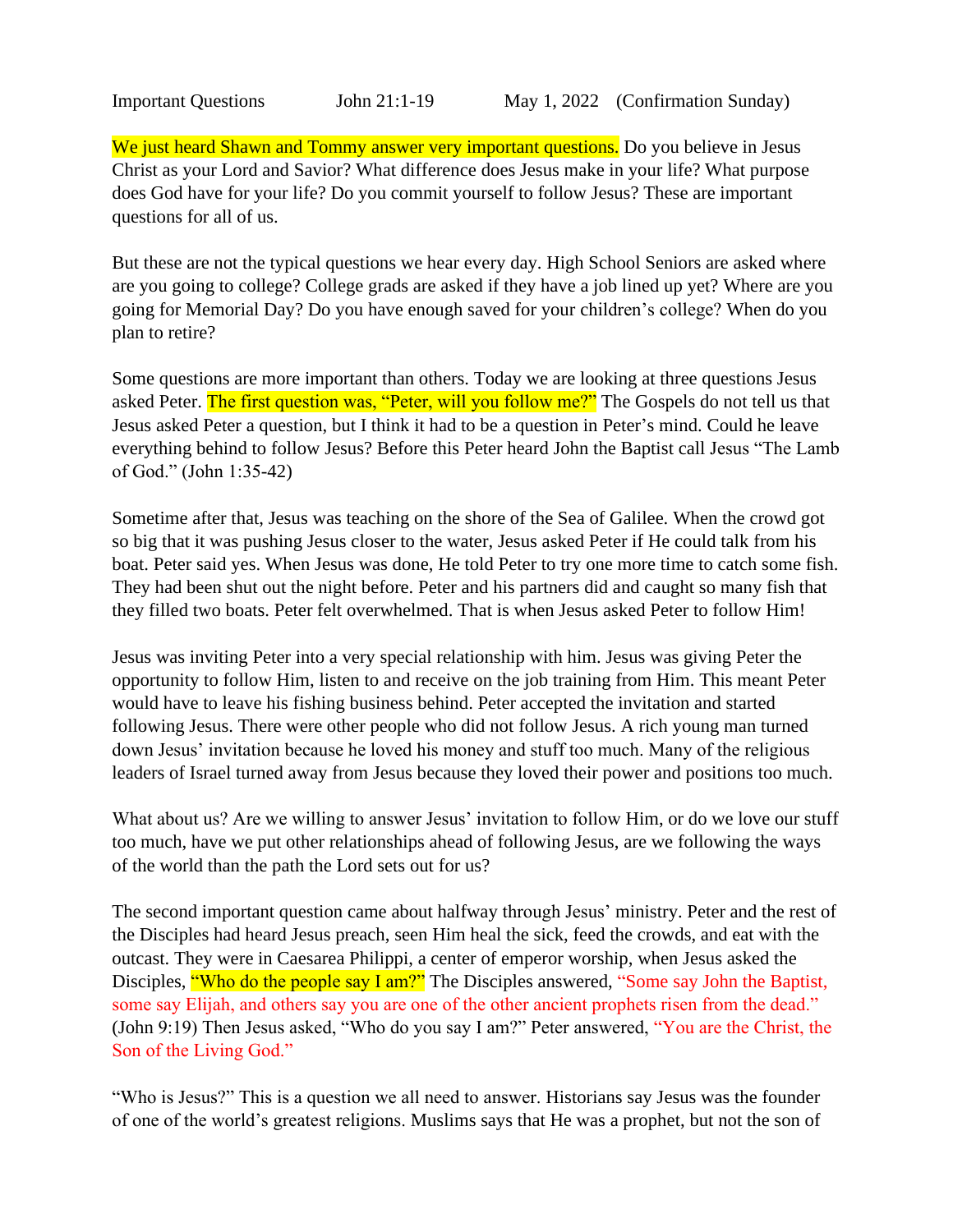God. Mormans claim Jesus was a man who became a god. Libertarian theologians turn Jesus into a revolutionary who shows them how to remake the world the way they want it to be. Then there are the name it and claim preachers who think Jesus is the one who can give us prosperity and security. Too many people today have no clue who Jesus really is.

Who is Jesus to you? The story we are looking at in John 21 begins with the phrase, "After these things." What things? This event was proceeded by Jesus' suffering, death, and resurrection. Jesus died on the cross and rose from the dead to pay the price for sin. The Apostle Paul tells us, "But when the right time came, God sent his Son, born of a woman, subject to the law. God sent him to buy freedom for us who were slaves to the law, so that he could adopt us as his very own children." (Galatians 4:4-5) Is Jesus your Lord and Savior?

The third question took place at what we might call "The First Breakfast." After His resurrection, Jesus told the Disciples that He would meet them in Galilee. Peter decided to go fishing. Jesus was standing on the shore and asked if they caught any fish. When they said no, Jesus told them to try one more time. This time they caught 153 fish. When they came to the shore, Jesus had them bring some of the fish to cook. Then Jesus fed them the first breakfast after His resurrection.

After breakfast, Jesus asked Peter, "Do you love me?" three times. Peter had denied knowing Him three times during Jesus' trial. Jesus was giving Peter a second change and told him to feed His sheep. Jesus described Himself as the Good Shepherd who laid down His life for His sheep. Jesus was going to return to heaven in a short time and had trained His Disciples to continue His ministry, to take of the people who would answer the call to follow Him. Jesus was asking Peter to become one of his under shepherds.

Peter was a broken man because he denied Jesus. God uses broken people for His mission. He forgives us. He restores us. He calls us to continue His work, to love, serve and care for one another. He also tells us to invite other people to follow Him. That was the last thing Jesus said before returning to heaven. "Go and make disciples of all the nations, baptizing them in the name of the Father and the Son and the Holy Spirit. Teach these new disciples to obey all the commands I have given you. And be sure of this: I am with you always, even to the end of the age." (Matthew 28:19-20)

When Jesus calls us to a new life, He does not set us up for failure. He promises too always be with us. He gives us the Holy Spirit to lead and guide us. We have His Words to teach people. We are not telling them about ourselves. We are introducing them to Jesus.

How will you answer Jesus' questions today? Will you follow Him and let your relationship with Him continue to grow? Will you confess your faith in Jesus as your Lord and Savior? Will you respond to His love by loving Him and loving others in His name? Like Peter, you and I have failed to faithfully follow Jesus. Like Peter we have been forgiven, restored and called to a new life in Christ. Will you answer Jesus' Call?